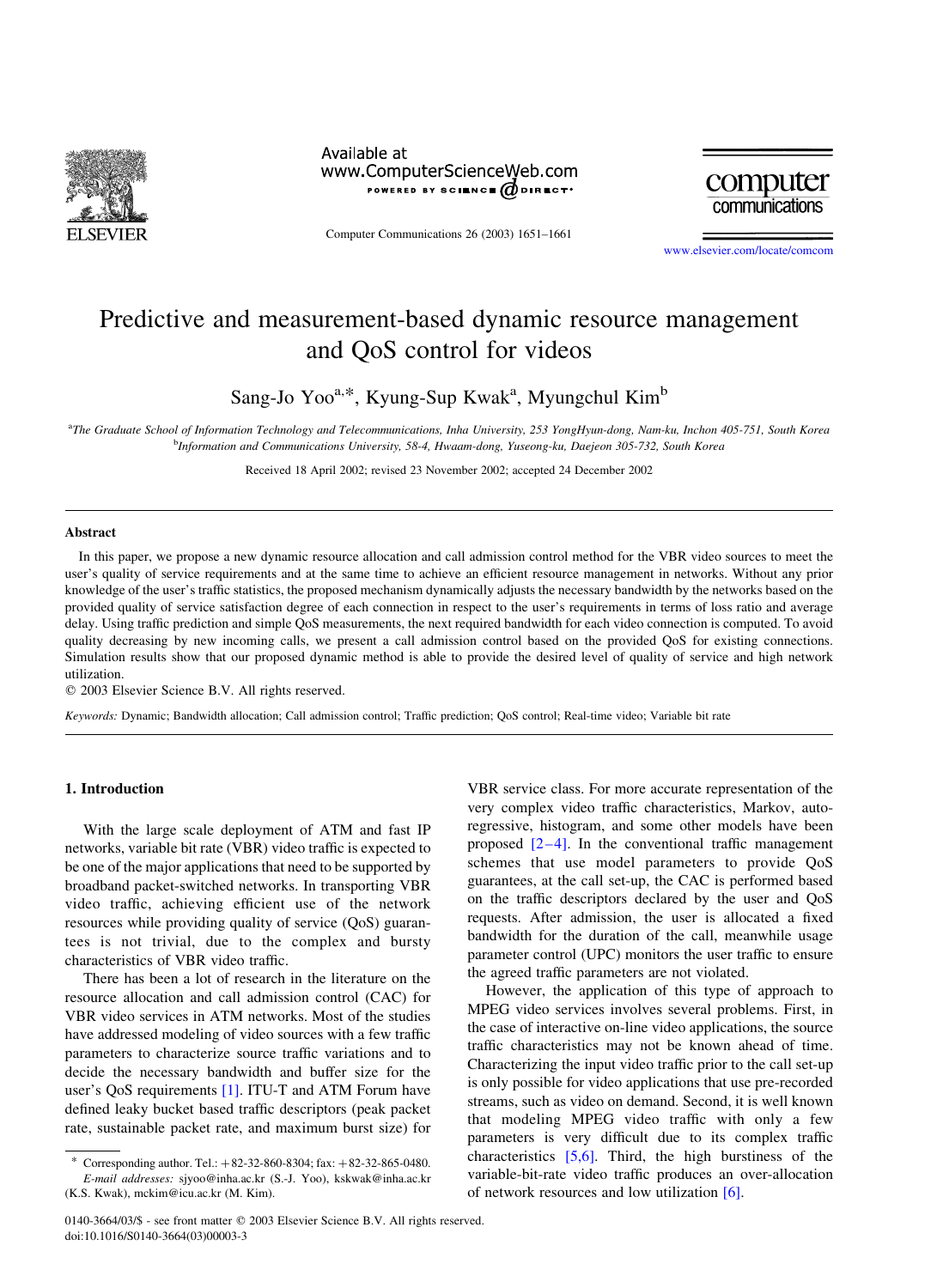For real time interactive video services without any prior traffic descriptions, a few dynamic bandwidth allocation methods using prediction techniques have been proposed  $[7-14]$ . Rather than using the model-and-parameter method to determine a fixed bandwidth at the call set-up, a dynamic approach uses a real-time measurement to adaptively determine the bandwidth share for each user. A prediction of next input traffic that is derived from the previous traffic may be implemented by a filter  $[7-10]$  or neural network [\[7\]](#page--1-0). These prediction-based dynamic bandwidth allocation methods are suitable to the on-line applications and can improve the network utilization. However, most of the previous proposals are mainly interested in the accurate traffic prediction and their queueing behaviors. To date no dynamic method has the ability to tightly control the QoS for such complex traffic as transmission of VBR video. Therefore, we need a new mechanism that not only dynamically allocates bandwidth, but also meets the user's desired QoS.

In this paper, we have distinguished a soft QoS control from a strict QoS control. In the strict QoS control, networks guarantee the user's QoS requirements strictly during the entire connection period if input traffic conforms to the declared traffic descriptions at the call set-up time. While in the soft QoS control, which is newly defined, networks maintain the provided QoS to the desired QoS level very closely without any prior traffic descriptions. However, in the worst case, for short time intervals, networks may not provide the user's QoS requirements. In fact, the basic concept of the soft QoS control is similar with that of the soft real-time system. A soft real-time system is one that has timing requirements, but occasionally missing them has negligible effects, as application requirements as whole continue to be met. A soft real-time system may often carry meta requirements such as a stochastic model of acceptable frequency of late computations. In the soft QoS control that is defined in this paper, services are also provided statistically in terms of average delay and loss ratio. For the soft QoS control, we propose a new dynamic bandwidth allocation and CAC method for VBR video sources.

This paper is organized as follows. In Section 2, we present architecture for the dynamic resource allocation and QoS control. In Section 3, we propose an adaptive bandwidth allocation and CAC scheme, which is based on the currently provided quality degree by the networks. Some simulation results are discussed in Section 4. Finally, we conclude this paper in Section 5.

## 2. A dynamic resource allocation and QoS control architecture

### 2.1. General

Our dynamic bandwidth allocation and QoS control method uses not only a traffic prediction but also a real-time quality of service measurement to achieve both high network utilization and accurate QoS support.

Fig. 1 shows the proposed dynamic resource allocation and QoS control architecture. In the packet switched



(b) Functional blocks

Fig. 1. Proposed dynamic resource allocation and QoS control architecture.